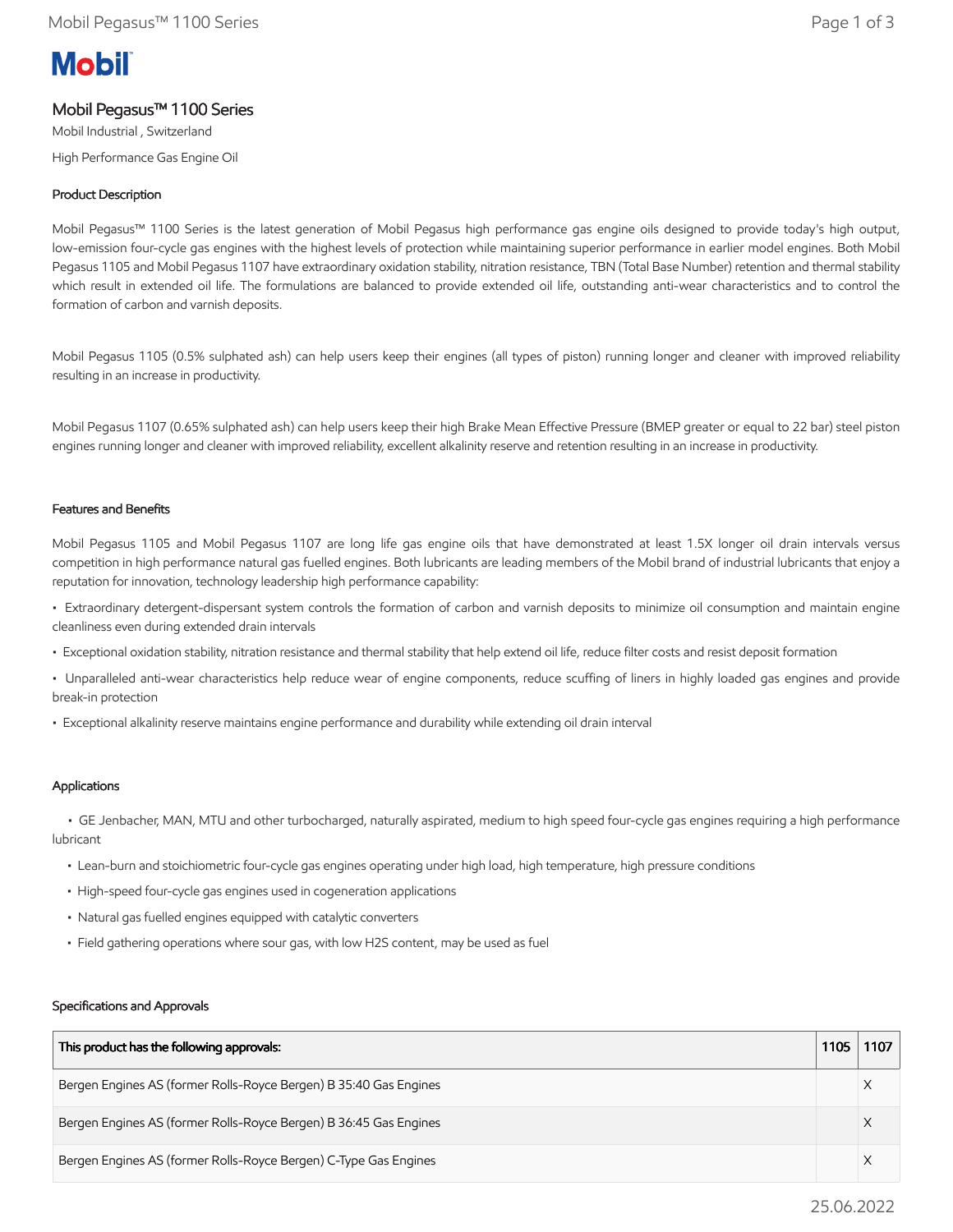| This product has the following approvals:                                                                                       | 1105                  | 1107     |
|---------------------------------------------------------------------------------------------------------------------------------|-----------------------|----------|
| Bergen Engines AS (former Rolls-Royce Bergen) K-Type Gas Engines                                                                |                       | X        |
| CUMMINS HSK78G (Natural Gas)                                                                                                    |                       | X        |
| Caterpillar Energy Solutions TR 2105, Lube Oils for Gas Engines (CG132, CG170, CG260)                                           |                       | X        |
| INNIO Jenbacher TI 1000-1108 (Class A fuel gas, Type 9)                                                                         |                       | X        |
| INNIO Jenbacher TI 1000-1109 (CAT (catalyst) approved)                                                                          | $\times$              | X        |
| INNIO Jenbacher TI 1000-1109 (Class A fuel gas, Series 4B & 4C, extended drain)                                                 |                       | X        |
| INNIO Jenbacher TI 1000-1109 (Class A fuel gas, Type 2 & 3, extended drain)                                                     | X                     | X        |
| INNIO Jenbacher TI 1000-1109 (Class A fuel gas, Type 4 all versions, extended drain)                                            | X                     |          |
| INNIO Jenbacher TI 1000-1109 (Class A fuel gas, Type 6 all versions, extended drain)                                            |                       | $\times$ |
| INNIO Jenbacher TI 1000-1109 (Class A fuel gas, Type 6 up to version E, extended drain)                                         | $\boldsymbol{\times}$ |          |
| INNIO Jenbacher TI 1000-1109 (Class S special gas applications)                                                                 |                       | X        |
| MAN M 3271-2                                                                                                                    |                       | X        |
| MAN M 3271-5                                                                                                                    |                       | X        |
| MWM TR 0199-99-2105, Lube Oils for Gas Engines                                                                                  |                       | X        |
| Rolls-Royce Solutions Augsburg (former MTU Onsite Energy) Gas Engines Series 400 - all engines with natural gas and propane gas |                       | X        |

## Properties and Specifications

| Property                                                   | 1105   | 1107          |
|------------------------------------------------------------|--------|---------------|
| Grade                                                      | SAE 40 | <b>SAE 40</b> |
| Ash, Sulfated, mass%, ASTM D874                            | 0.5    | 0.65          |
| Base Number - Xylene/Acetic Acid, mg KOH/g, ASTM D2896 (*) | 6.2    | 7.3           |
| Density @ 15.6 C, g/cm3, ASTM D4052                        | 0.88   | 0.88          |
| Flash Point, Cleveland Open Cup, °C, ASTM D92              | 261    | 261           |
| Kinematic Viscosity @ 100 C, mm2/s, ASTM D445              | 13.1   | 13.1          |
| Kinematic Viscosity @ 40 C, mm2/s, ASTM D445               | 113    | 113           |
| Pour Point, °C, ASTM D97                                   | $-18$  | $-18$         |
| Viscosity Index, ASTM D2270                                | 112    | 112           |

(\*) use of other ASTM approved solvents may yield different result